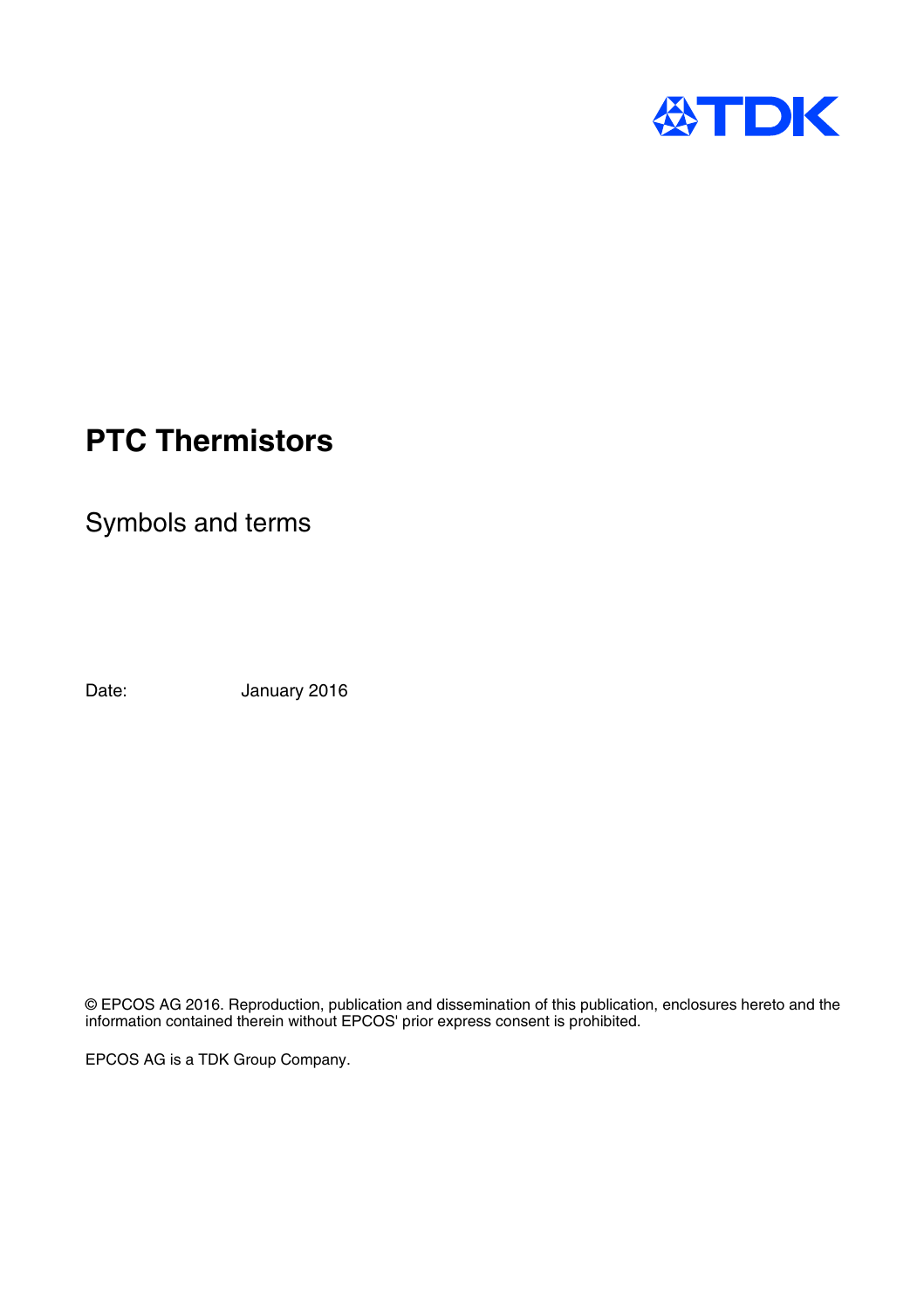

**Symbols and terms**

| Symbol                                        | Term                                                         |
|-----------------------------------------------|--------------------------------------------------------------|
| А                                             | Area                                                         |
| С                                             | Capacitance                                                  |
| $C_{\text{th}}$                               | Heat capacity                                                |
| f                                             | Frequency                                                    |
| I                                             | Current                                                      |
| $I_{\text{max}}$                              | Maximum current                                              |
| $\mathsf{I}_\mathsf{R}$                       | Rated current                                                |
| $I_{res}$                                     | Residual current                                             |
| $I_{\mathsf{PTC}}$                            | <b>PTC</b> current                                           |
| $\mathsf{I}_\mathsf{r}$                       | <b>Residual currrent</b>                                     |
| $\boldsymbol{\mathsf{I}}_{\mathrm{r, oil}}$   | Residual currrent in oil (for level sensors)                 |
| $\boldsymbol{\mathsf{I}}_{\text{r,air}}$      | Residual currrent in air (for level sensors)                 |
| I <sub>RMS</sub>                              | Root-mean-square value of current                            |
| $\mathsf{I}_\mathsf{S}$                       | Switching current                                            |
| $I_{\text{Smax}}$                             | Maximum switching current                                    |
| LCT                                           | Lower category temperature                                   |
| N                                             | Number (integer)                                             |
| $N_c$                                         | Operating cycles at V <sub>max</sub> , charging of capacitor |
| $N_{\rm f}$                                   | Switching cycles at $V_{\text{max}}$ , failure mode          |
| Р                                             | Power                                                        |
| $P_{25}$                                      | Maximum power at 25 °C                                       |
| $P_{el}$                                      | Electrical power                                             |
| $\mathsf{P}_{\mathsf{diss}}$                  | Dissipation power                                            |
| $R_{\scriptscriptstyle\rm G}$                 | Generator internal resistance                                |
| $\mathsf{R}_{\mathsf{min}}$                   | Minimum resistance                                           |
| $\mathsf{R}_{\scriptscriptstyle{\mathsf{R}}}$ | Rated resistance $@$ rated temperature $T_R$                 |
| $\Delta$ R $_{\rm B}$                         | Tolerance of $R_{B}$                                         |
| $R_{\scriptscriptstyle\rm P}$                 | Parallel resistance                                          |
| $R_{\text{PTC}}$                              | PTC resistance                                               |
| $\mathsf{R}_{\mathsf{ref}}$                   | Reference resistance                                         |
| $R_{\scriptscriptstyle\rm S}$                 | Series resistance                                            |
| $R_{25}$                                      | Resistance at 25 °C                                          |
| $\mathsf{R}_{\mathsf{25},\mathsf{match}}$     | Resistance matching per reel/ packing unit at 25 °C          |
| $\Delta$ R <sub>25</sub>                      | Tolerance of $R_{25}$                                        |
| т                                             | Temperature                                                  |
| t                                             | Time                                                         |
| $\mathsf{T}_\mathsf{A}$                       | Ambient temperature                                          |
| $\mathsf{t}_\mathsf{a}$                       | Thermal threshold time                                       |
| $\mathsf{T}_{\texttt{C}}$                     | Ferroelectric Curie temperature                              |